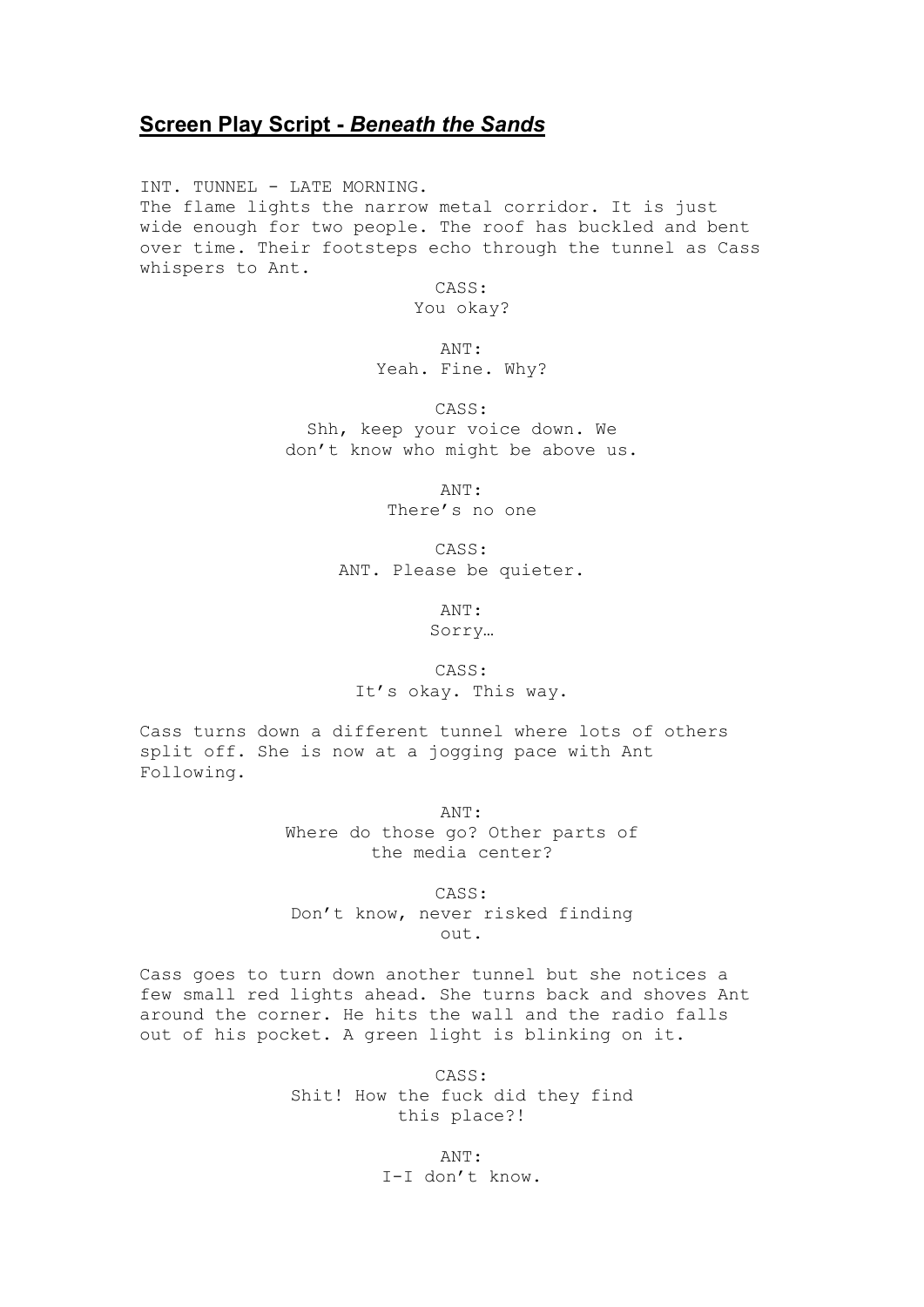Cass notices the radio on the ground.

CASS: What on earth?

She picks it up and looks at Ant.

CASS: Ant? Please tell me this isn't oh God they must have followed the signal…

ANT:

## I'm sorry

CASS: What the fuck were you thinking?!

Footsteps start pounding down the corridor.

SOLDIER: Come around the corner with you hands visible.

> CASS: Shit!

ANT:

No, it's fine, it's fine! You just stay there, I can sort this!

> SOLDIER: Come around

ANT: Okay, I'm coming.

Cass goes to grab Ant's arm but he's already too far away.

CASS: No Ant! It's you they want

> ANT: Don't shoot! Please.

> > SOLDIER: Name.

> > > ANT:

Anthony, Anthony Stahl. Look, I'm the journalist, can you just let us through to the central hall.